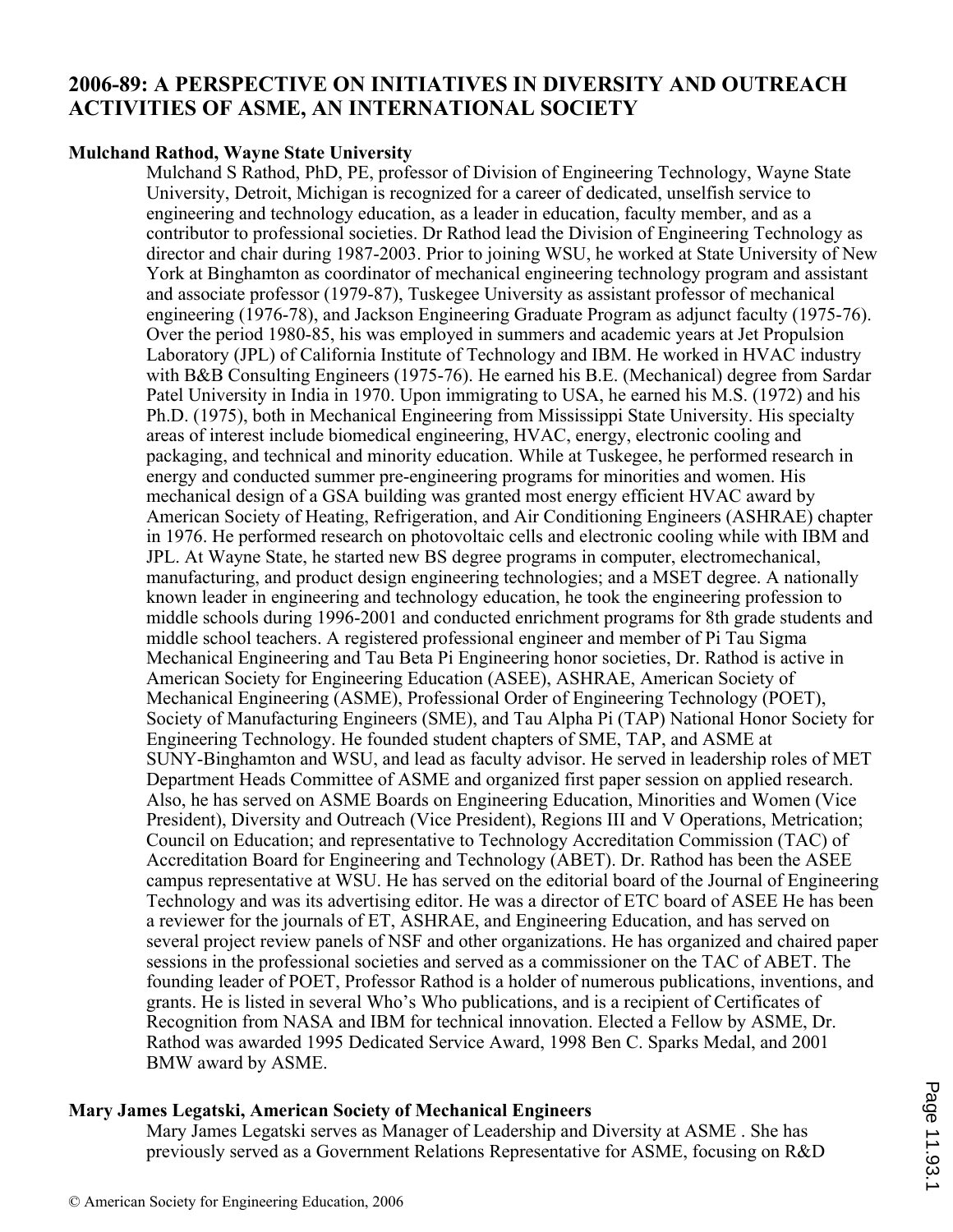funding issues. Prior to joining ASME, Ms. Legatski served for two decades as an advocate for the petro-chemical industry in Washinton, DC, representing both Fortune 500 corporations and national trade associations. She is a graduate of Virginia Polytechnic Institute and State University and has pursued graduate studies at George Washington University in Washington, DC. She has most recently been elected to the Board of Directors of the Friends of the South Coastal Library in Bethany Beach, DE.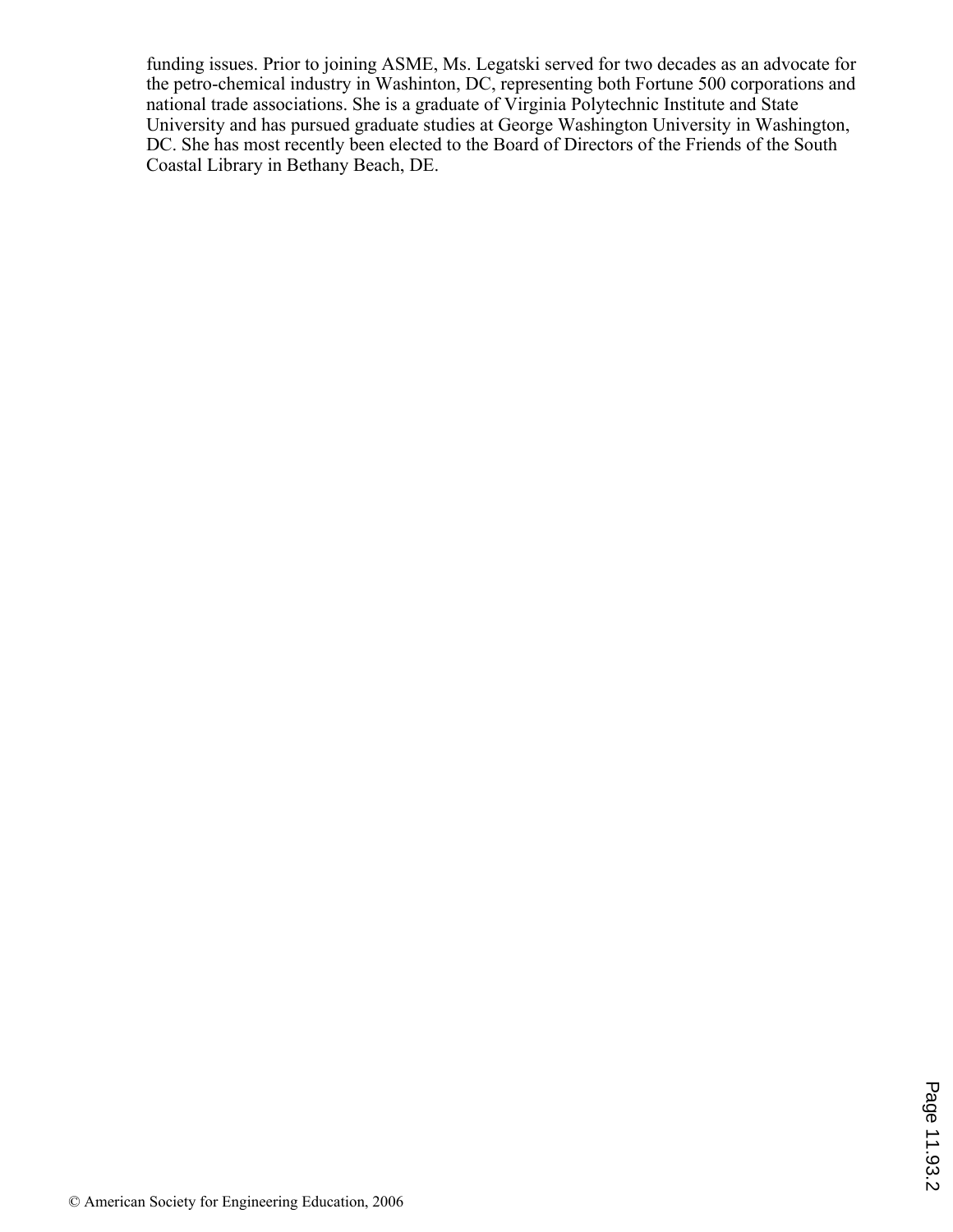### **A PERSPECTIVE ON INITIATIVES IN DIVERSITY AND OUTREACH ACTIVITIES OF ASME, AN INTERNATIONAL SOCIETY**

### **SUMMARY**

For our global community and diverse workforce, respecting, recognizing, and understanding diversity and being inclusive are of the utmost importance for our success. Professional societies can provide an important venue and role model for others to follow.

During the period 2002-05, the authors served in leadership positions of a board on diversity and outreach at the American Society of Mechanical Engineers, an international professional society with more than  $100,000$  members and in 2005 it celebrated the  $125<sup>th</sup>$ anniversary of its founding. This paper describes that board's some of successful and emerging programs, as well as the impact of the board's actions on the society as it attempts to grow and reach out to members in a global setting.

A brief description of topics to be addressed include board membership that can make an impact, organizing diversity forums, successful student chapter organized activities, mentoring program for young under-represented members, activities organized by senior members, outreach to minority and women professional societies, and the leadership's recognition of the crucial role that diversity and outreach play in organizational success.

A perspective from the authors' point of view concludes the paper. It describes lessons learned and not learned while trying to make an impact in an international setting. As professions grow globally, a model containing diversity as a business case is presented for other societies and organizations to follow.

#### **INTRODUCTION**

The economic well being of the United States of America and US-based professional societies very much depends on the reliable and all inclusive workforce [1-4, 6-10]. Professional societies have begun to take proactive steps in recognizing diversity as a business need for their success [6]. As a matter of fact, ASME's international region is the fastest growing region based on its membership. This phenomenon is significant in light of the fact that the North American membership is either stagnant or declining. Further more, the female member population continues to remain around meager 4% since the 1980s, and there is no data available on underrepresented US ethnic groups.

Before sharing some history of ASME's efforts to promote diversity and inclusiveness, it is important to understand the definitions of some terms.

**Diversity** means all the ways we differ as individuals. It includes visible differences such as age, gender, ethnicity and physical appearance; as well as underlying differences such as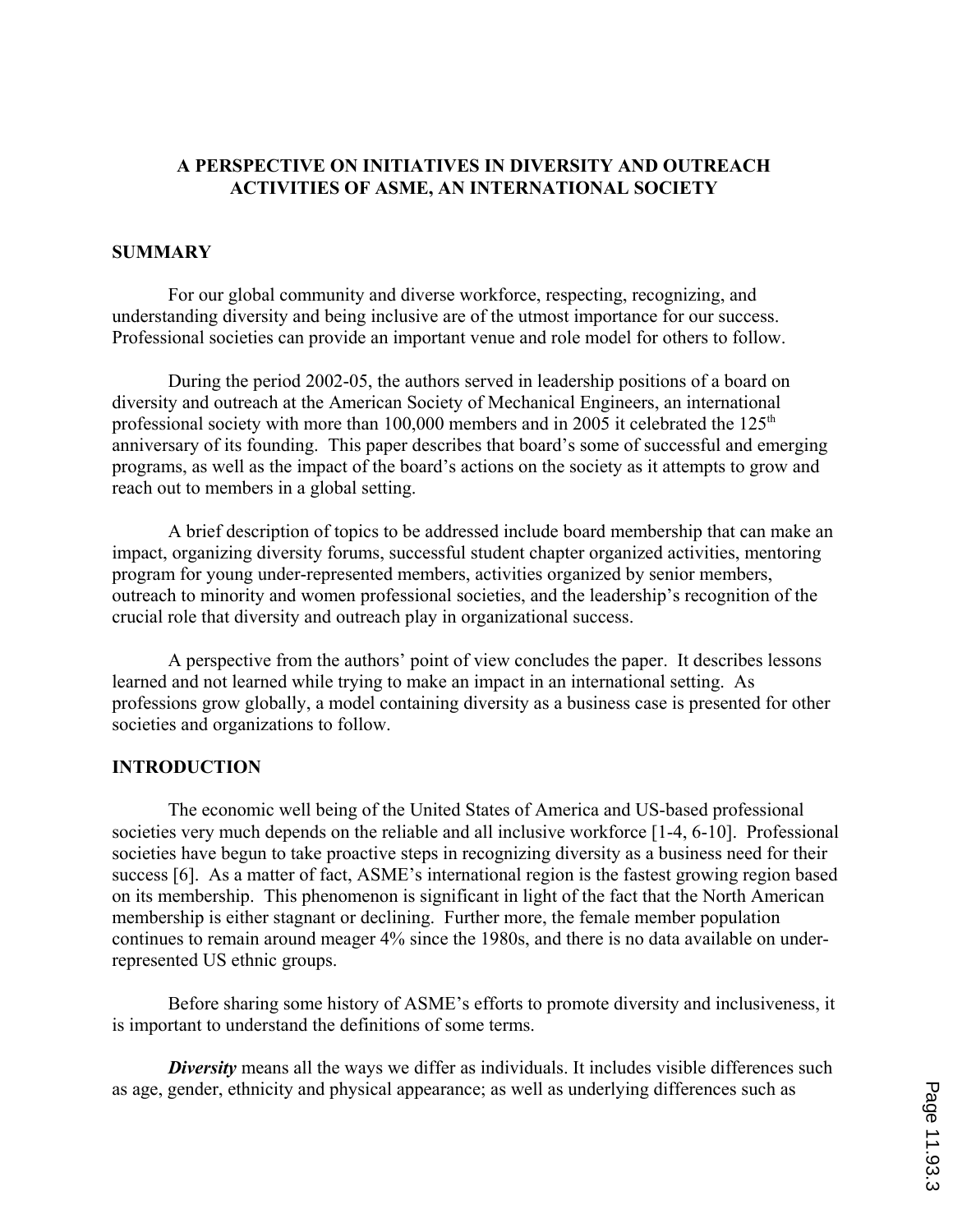thought styles, religion, nationality, socio-economic status, belief systems, sexual orientation and education. It means respecting, valuing and harnessing the richness of ideas, backgrounds and perspectives that are unique to each individual, *i.e.* a new worldwide source of creativity.

*Inclusion* means an environment where everyone contributes his or her skills and talents for the benefit of all of ASME. Inclusion is consistent with ASME's values and business objectives. The aim is to create an organization in which individuals are involved, supported, respected and connected.

# **PROGRAMMATIC FOCUS**

 Prior to its 2005 reorganization, ASME developed and implemented policies and programs to ensure that the organization is a welcome and accessible place for all. ASME's Board of Governors reinforced its commitment by adopting the following policy on diversity:

*"ASME shall dedicate time and resources to ensure the full and active participation, as well as leadership opportunities, of talented individuals from all segments of society."*

ASME has been actively engaged in the promotion of diversity and inclusiveness for over 15 years. In 1989, ASME established the **Board on Minorities and Women** (BMW) to encourage the participation of minorities and women in ASME and to develop programs that reflected ASME's dedication to making the society and the profession welcoming homes for all engineers. BMW initiated a number of substantive programs, including:

### • Diversity Award

In 1996, the BMW established an annual award to recognize an ASME member who had worked to ensure that ASME was a welcome place for all to participate and had encouraged inclusiveness and the participation of women and under-represented minority groups in ASME. Upon raising an endowment, the ASME Johnson & Johnson Consumer Companies, Inc. Medal was presented for the first time in 2005. This is the first, and thus far the only, ASME societylevel medal which recognizes excellence in the promotion of diversity and inclusiveness. ASME anticipates that, over time, the recipients of the Medal will constitute a benchmark against which other organizations and individuals may measure the success of their diversity promotions.

# **Diversity Action Grants (DAG) Program**

The Diversity Action Grant (DAG) Program enables ASME Student Sections to sponsor events and projects that promote the inclusion of women and other under-represented minorities in ASME Student Sections and mechanical engineering. The competitive program, open to all ASME Student Sections, awards grants ranging from \$500 to \$1,500 depending on the size and scope of the projects. Every year, ASME has awarded more than \$21,000 in grants to student sections. Funding events that resulted in the participation of over 1,800 students, with participation of ASME Student Sections from the international arena. Among the most successful of the DAG programs are the two poster series: *African American Inventors and Engineers,* and *Celebrating Women in Engineering.*

Over the course of the DAG Program, ASME has identified several "best practices" which are associated with successful events. These include: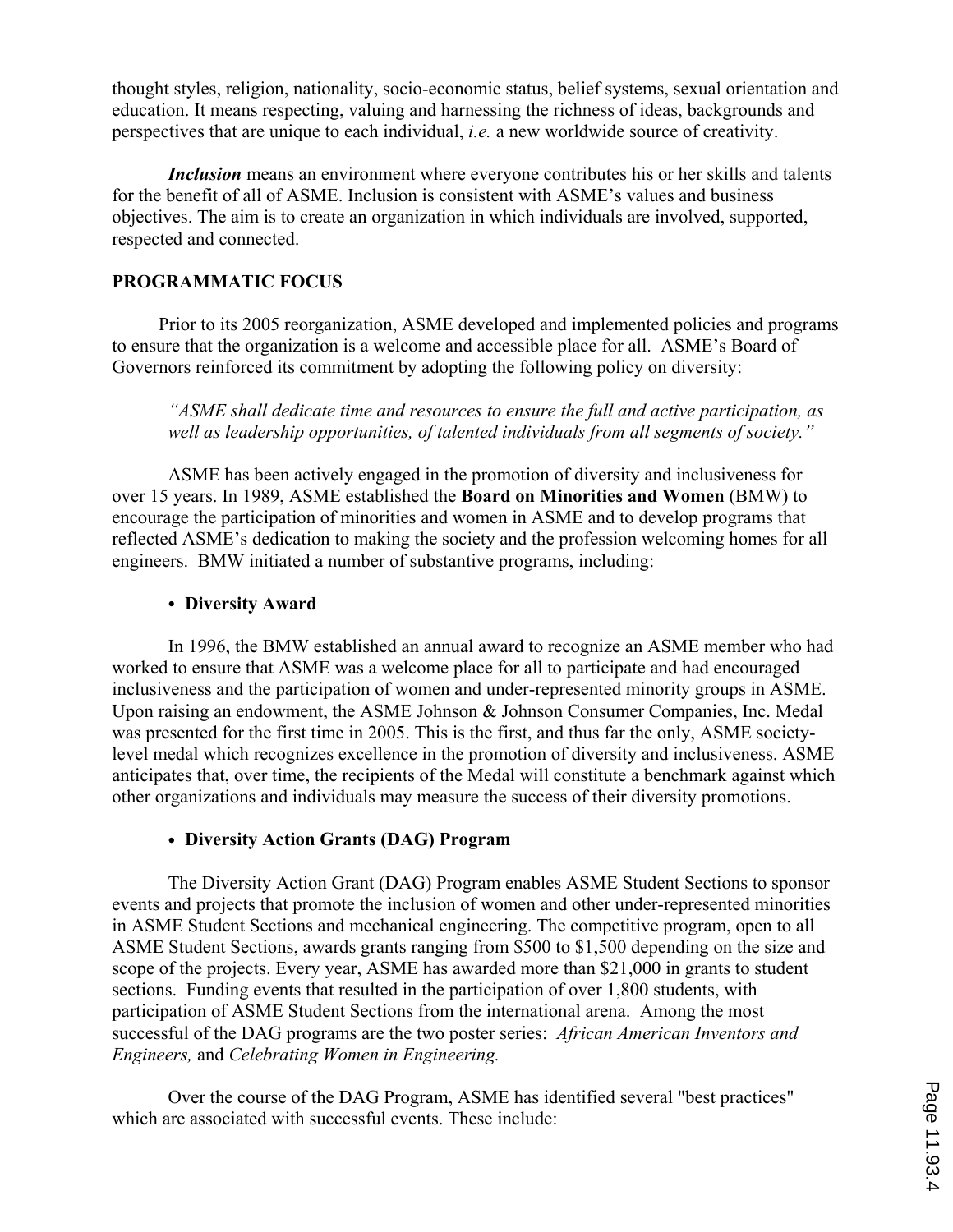\* Collaboration with other organizations on campus such as Society of Women Engineers (SWE) and National Society of Black Engineers (NSBE), as well as with industry and government affiliates.

# \* Active support of the Engineering Dean/Department Head.

- \* Involvement of females, African-American, Hispanic and/or Native American engineers to provide role models and mentors.
- \* Recognition of successful events in local newspapers and on local television stations.

# E **Minority Leadership Internship Program**

The objective of the Minority Leadership Internship Program was to increase the participation of women and under-represented minority members within the ASME structure through mentoring and leadership development. The program helped to familiarize interns to the workings of ASME and to facilitate their active participation in the society. Up to five applicants were chosen each year to participate in the activities of a selected or sponsoring board/committee. Each intern was paired with a mentor from the selected board/committee to gain experience and understanding of ASME structure and activities. This program was phased out in the new organization.

However, ASME is in the process of establishing a new internship program called ECLIPSE (Early Career Leadership Intern Program to Serve Engineering). It is a program designed to place early career engineers in highly visible and productive roles within the ASME organization. ASME believes that early career engineers can make significant contributions to its various units and is eager to encourage their active participation in all levels of the Society. ASME has found that the active involvement of both the intern and the mentor is critical to assuring a successful internship experience. At the conclusion of the internship, it is also vital to place the graduate intern into an active role within the Society.

# **• Partners in Mechanical Engineering**

The Partners in Mechanical Engineering program provided grants ranging from \$500 to \$1,000 to ASME Senior Sections for innovative projects and activities in collaboration with local sections or chapters of organizations that support women and under-represented minority groups in engineering, *e.g.*, the National Society of Black Engineers (NSBE), Society of Women Engineers (SWE), the Society of Hispanic Professional Engineers (SHPE), the American Indian Science and Engineering Society (AISES). The Partners program recognized the important role of the grassroots membership in promoting ASME as a welcome home for all mechanical engineers. This program did not receive funding in the re-organization of the society and there are currently no plans to re-establish it. The "lesson learned" here was that a program successful at the student section level (i.e., the DAG Program) may not have the same degree of appeal at the senior section level. Ironically, that is the very location within ASME that diversity and inclusiveness promotion could be most valuable.

# E **Outreach Activities**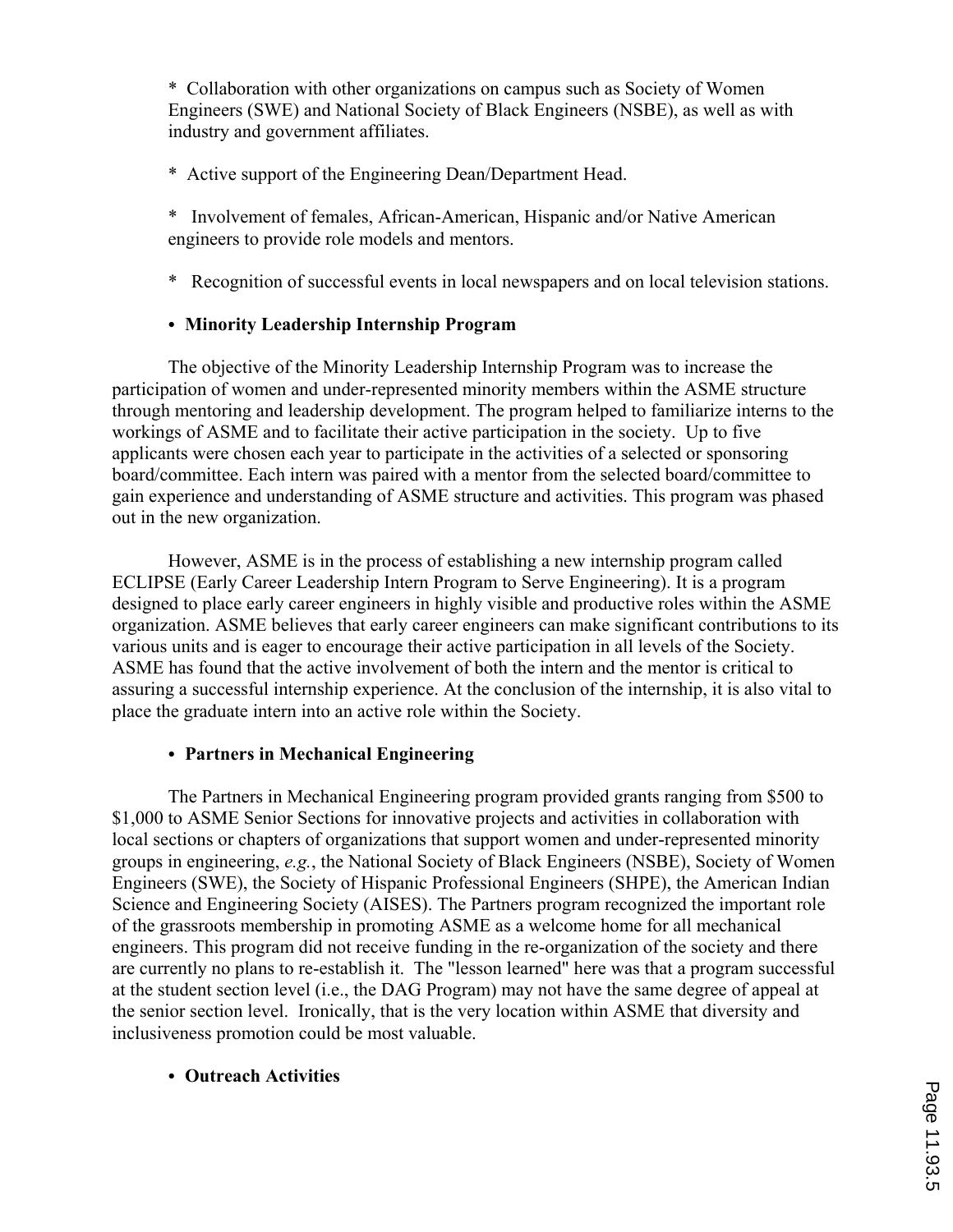Outreach to organizations that represent and support minorities and women in engineering to share information and discuss ways to potentially work together has long been a hallmark of ASME's diversity activities and include:

(a) Initiating discussions between ASME and the National Society of Black Engineers (NSBE) and the Society of Women Engineers (SWE), respectively, which led to joint membership agreements.

(b) Active participation on the American Association of Engineering Societies (AAES) Diversity Committee and the development of the engineering community's Adiversity portfolio.

(c) Active support of the American Society of Civil Engineers (ASCE) Extraordinary Women Engineers Project.

# **• Diversity Training**

Module 11 B Diversity: "Improving Volunteer Participation by Valuing Difference and Encouraging Inclusiveness" is a 90- minute training module included in ASME's Standardized Leadership Training Program. The diversity module was designed to help ASME members understand the value and benefits of diversity, as well as teach inter-cultural communication skills that can be applied in ASME, on the job, and in everyday life. This interactive module defines diversity concepts and relevance; identifies benefits of diversity; helps participants understand the nature and impact of bias; teaches skills for working with a diverse membership; and helps participants develop action plans for encouraging inclusiveness. A "lesson learned" here was that diversity and inclusiveness training need to be integrated into ASME's overall leadership training in order to reach a wider audience. Often, those who "self-select" to participate in diversity training are not the ones who might benefit the most from the experience.

### • Diversity Forum

The Board on Diversity and Outreach (BDOI was successful in initiating an annual diversity forum in 2003. The forum, held in conjunction with ASME's annual International Mechanical Engineering Congress and Exhibition (IMECE), provided an opportunity for ASME members and leaders to learn about cutting-edge practices and policies being pursued by industry, academia and government to incorporate diversity into their business and operational plans. Attendance at each of the three forums held to date has been standing-room-only due to not only the timeliness of the topic but also the caliber of moderators and panelists. Plans are underway for the 2006 forum, which will focus on inclusion of students and early career engineers. The "self-selected" phenomenon is somewhat at play in this instance, as well. The composition of the typical diversity forum audience is far more diverse than the overall ASME membership.

# **DIVERSITY AS STRATEGY**

The Board on Diversity and Outreach (BDO) replaced the BMW in 2003. Its membership was extended to representatives from minority and women based engineering professional societies as well as to non-ASME members with an expertise in diversity and outreach. Also, to the surprise of the society leadership, a number of highly talented ASME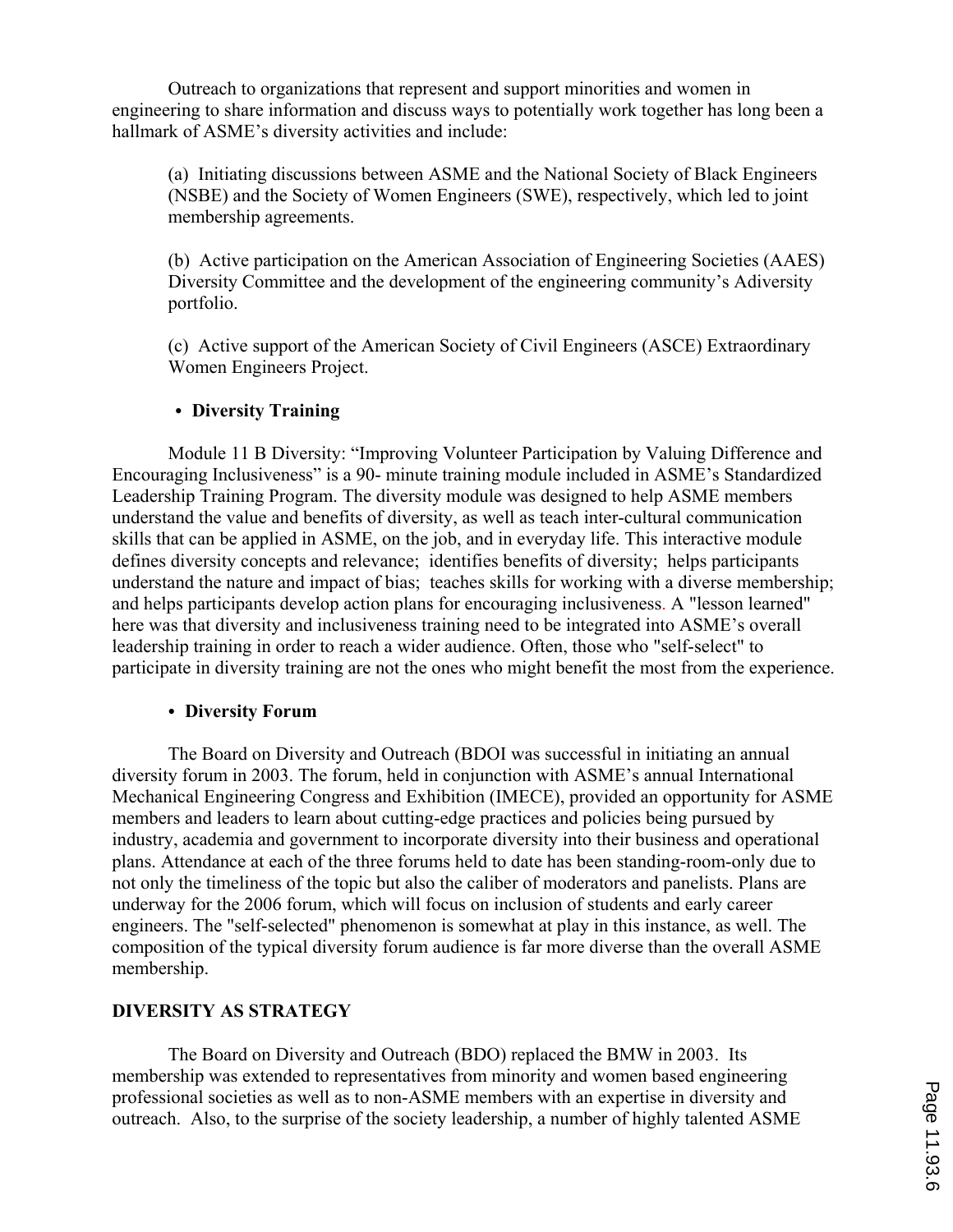members pursuing diversity and outreach agenda in their respective careers were recruited to join the board. BDO believed that, in the context of the organizational change underway within ASME, "diversity" is a strategy and that its placement within the Society should reflect that fact [5]. The primary mission of the BDO was to provide advice to the senior leaders within the Society on how to achieve and benefit from an inclusive and diverse membership, not to administer specific programs or activities.

There is a simple diversity axiom: CEOs that "embrace diversity" have organizations that "leverage diversity" [8]. The CEO's diversity belief system is significant in shaping how diversity is positioned to impact the business and its sustainability [8, 9]. The diversity debate has shifted from the moral obligation of affirmative action to a business imperative. CEOs, faced with intense competition in global markets, record numbers of mergers and acquisitions, and the global war for talent, are focusing on how to leverage diversity as their competitive differentiator. The challenge for many CEOs is to directly infuse their diversity belief systems into the organization. The test for diversity practitioners in many organizations is to overcome diversity resistors and to leverage the power of the CEO's vision to make diversity happen [8]. This advice for CEOs may be applied to the leadership of ASME or any professional organization. Examples of corporations which "embrace" and "leverage" diversity are IBM, Levi Strauss, McGraw Hill, to name a few among many [5, 8].

For ASME to "embrace diversity," it is important to understand how "diversity" must be leveraged to enable ASME to achieve its strategic goals. To achieve its business goal of building the membership base of ASME to 400,000 engineers by 2013, both "embrace diversity" as a strategy and "leverage diversity"as part of its overall business plan were adopted.

The leading global organizations of the  $21<sup>st</sup>$  Century will be those that create a constant stream of innovative goods and services, winning customers and earning loyalty through exceptional performance. No one type of person, or group of people, has all the skills and talents needed. Diversity and inclusiveness are key underpinnings for the achievement of globalization and bottom-line business requirements of a market-focused organization. Diversity must be positioned as a smart business move, one that is related to the vision and strategic direction of the successful organization.

### **CONCLUSIONS/RECOMMENDATIONS**

In today's interdependent world, there exists a definite need for a comprehensive policy and the infrastructure necessary to be inclusive of all the people. Opportunities do exist to broaden our perspectives and improve the organizational business case by reaching out to others. Since professional societies have a necessity to serve the business and industry needs of its members, reaching out to all potential members will continue to provide challenges in light of the following pseudo anonymous email message received by ASME:

*"Please remove the disgusting word 'diversity' from the engineering discipline. Diversity means 'replacing white people or reducing white people,' while increasing every other group of people. Saying 'diversity is our strength' is saying 'White people are not strong when working only with other white people.' That's an absolutely disgusting message to put out. Enough already. It's disgusting. People will work together globally as they will. End this insanity now."*